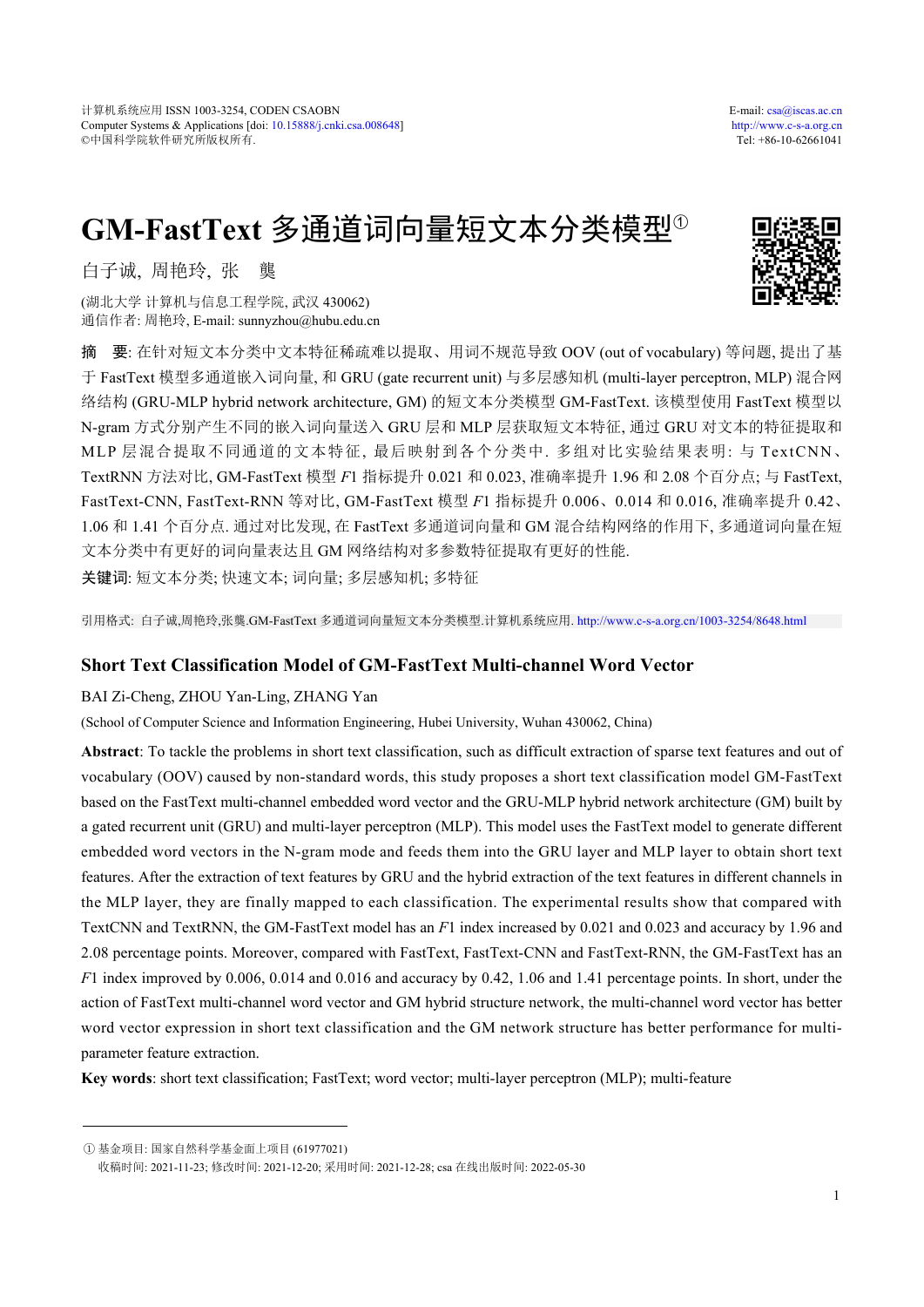# 1 引言

随着互联网的普及, 中国大数据产业领跑全球, 每 时每刻都产生大量的短文本数据信息, 如新闻标题、 应用评论、短信息等<sup>[[1\]](#page-5-0)</sup>. 在大数据时代背景下, 大量短 文本信息的筛选与管理成为人们亟待解决的需求. 文 本分类作为自然语言处理 (natural language processing, NLP) 的一个子任务, 是将指定文本归纳到预定 义标签的过程, 广泛应用于新闻标题分类、情感分 析、主题标签和对话系统等, 对于特定的信息筛选, 有 着极大的便利. 与长文本分类相比, 短文本分类数据具 有特征稀疏, 用词不规范, 数据海量等问题<sup>[\[2](#page-5-1)]</sup>.

目前处理短文本分类思路主要有两个方向[[3](#page-5-2)]: 一是 通过大规模的预训练语言模型, 生成"动态"的嵌入词 向量, 通过引入大量的外部信息提高分类效果; 二是通 过构建优良的模型结构, 更深层次的挖掘信息从而提 高分类准确度. 本文同时考虑这两个角度改进提高文 本分类效果. 为了获取更多短文本的特征, 采用 FastText 方法[\[4](#page-5-3)] 代替传统 Word2Vec 方法产生嵌入词向量, 这 种方式不单单只是利用字向量级别的嵌入词向量, 同 时产生含有 N-gram 级别的嵌入词向量, 形成多通道的 嵌入词向量输入; 另外在多通道的嵌入词输入下, 采取 了 GRU (gate recurrent unit) 和多层感知机 (multi-layer perceptron, MLP) 混合网络结构 (GRU-MLP hybrid network architecture, GM) 提取并结合各通道词向量特 征. 提出新的文本分类结构 GM-FastText, 并在多个数 据集上通过对比分析其性能.

## 2 相关工作

在数据较小情况下, 可以采用传统的机器学习方 式, 如朴素贝叶斯、K-近邻、支持向量机等, 这些方法 通过对数据集的预定义学习从而预测结果. 然而, 特征 工程的建立往往需要大量工作量. 随着数据量的增长, 传统机器学习方式已不再适用, 卷积神经网络 (convolutional neural networks, CNN)、循环神经网络 (recurrent neural networks, RNN) 等基于神经网络可以自主提取 文本的特征, 减少大量人工标注, Kim<sup>[[5\]](#page-5-4)</sup> 提出 TextCNN 模型, 应用了多个不同卷积核提取文本特征实现文本 分类.

实现自主提取特征的关键是字词向量化. 在 NLP 中广泛应用的独热编码 (one-hot) 将词表示为长度为词 表大小的长维度向量, 其中仅一个纬度值为 1 及表示

这个词. 这样的编码方式易于理解, 但是难以联系上下 文关系, 在实际应用过程中易造成维数灾难等问题. 然 而, 分布式词向量表示则在很大程度上解决了以上问 题, 训练良好的分布式词向量可以通过计算向量之间 欧几里得距离衡量相似度. 现阶段主流的分布式词向 量训练模型有 Mikolov[[6](#page-5-5)] 在 2013 年提出的 Word2Vec 模型, 其训练方式有两种模式: CBOW 和 Skip-gram, 并 通过层次 Softmax 和负采样两种优化方式训练, 可以 得到较为准确的词向量表示. Facebook 研究团队提出 的 FastText 模型是一个开源词向量计算和文本分类工 具, 其效果可以媲美深度神经网络, 运行速度快并且在 CPU 上一分钟能实现 10 万数据级别的分类任务, 同样 是在 Word2Vec 的基础上进行了改进, 可以得到除了 词向量以外的 N-gram 向量信息. 张焱博等人[[7](#page-5-6)] 将预训 练词向量分别通过 CNN-Bi-LSTM 和 FastText 提取浅 层语义并做拼接然后直接映射到分类, 得到了较好的 结果并加速了训练过程. 汪家成等人<sup>[\[8](#page-5-7)]</sup> 为解决 FastText 准确率低问题, 在输入阶段使用 TextRank 和 TF-IDF 技术使输入特征表示信息量更高. 范昊等人[[9](#page-5-8)] 则利用 Bi-GRU 直接处理 FastText 词向量. 但是这些操作仅是 对 FastText 不同 N-gram 词向量简单的叠加操作, 而丢 失了各个 N-gram 词向量独立特征. 不同 N-gram 词向 量这一特性对于短文本分类处理可以一定程度上解决 "简写"导致超出词表问题. 然而 FastText 产生的向量 组比主流的词向量多了很多数据参数, 如何建立高效 网络结构成为一个挑战, 针对此问题采取了 GRU 和 MLP 混合网络结构.

## 3 GM-FastText 模型

为了解决短文本分类中存在的特征稀疏、用词不 规范等问题, 本文根据 FastText 模型能产生多通道的 词向量等特点, 结合 GRU 和 MLP 等模型在特征提取 上的优势[提出了](#page-2-0) GM-FastText 模型. GM-FastText 模型 流程图如[图](#page-2-0) [1](#page-2-0) 所示, 利用 FastText 模型产生 3 种不同 的嵌入词向量编码, One-Emb、Two-Emb、Thr-Emb 分别代表由 1、2、3 个字表示的向量. 将 One-Emb 输 入到 GRU 网络提取 One-Emb 信息, 然后再输入到 MLP-Layer 层. Two-Emb 和 Thr-Emb 则直接输入到 MLP-Layer 层. 通过 MLP 层联系 3 组嵌入词向量, 平 均池化后连接全连接层得到分类结果.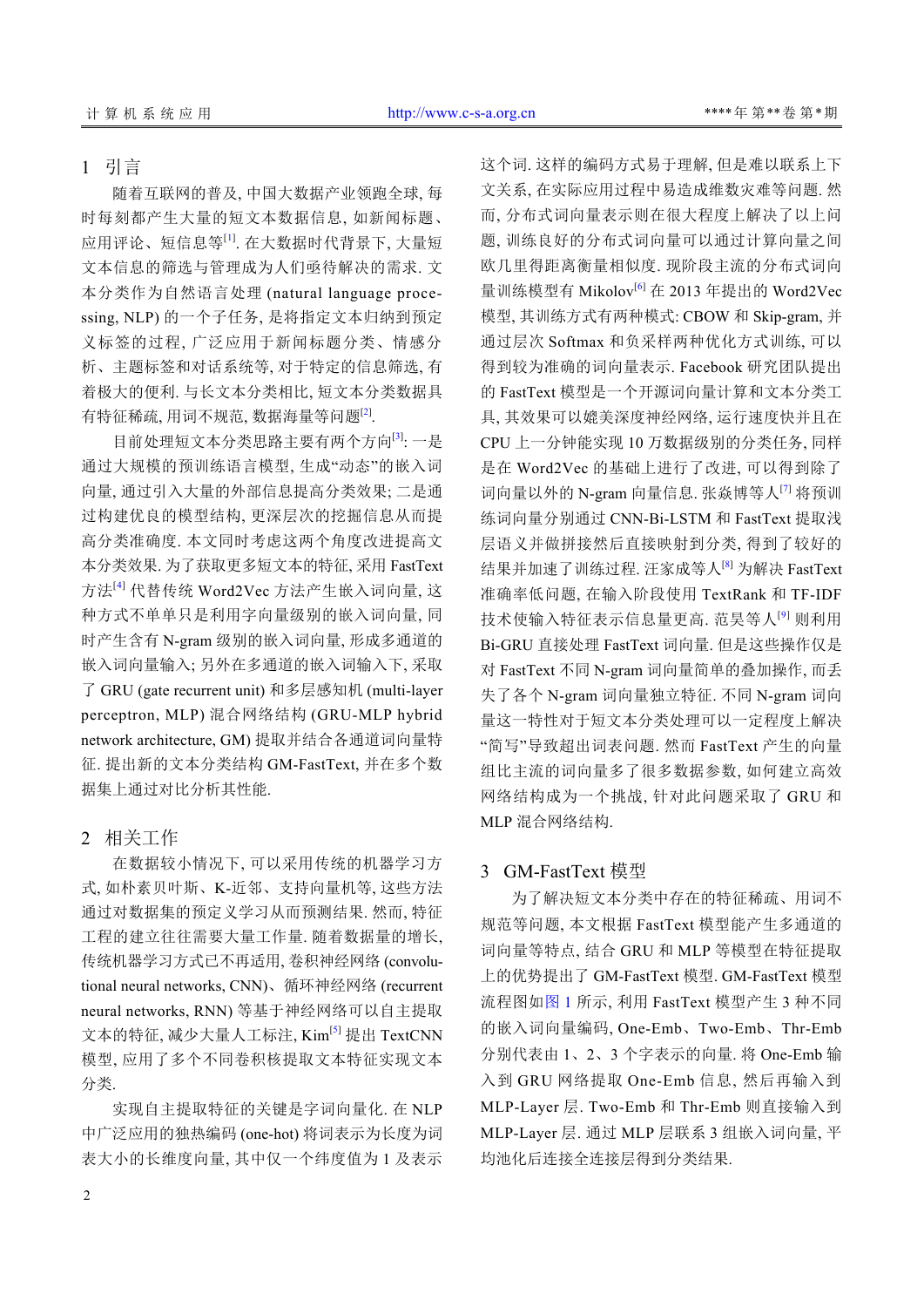

图 1 GM-FastText 模型结构图

#### <span id="page-2-0"></span>**3.1 FastText**

FastText 模型架构[如图](#page-2-1) [2](#page-2-1) 所示, 只有输入层、隐藏 层、输出层 3 层构成. 虽然其结构与 Word2Vec 模型 的 CBOW 类似, 但是模型任务不同. 前者通过上下文 预测中间词, 后者通过全部特征预测文本标签.



图 2 FastText 模型结构

<span id="page-2-1"></span>模型中{*X*<sup>1</sup> , *X*<sup>2</sup> , …, *X<sup>n</sup>*–1, *Xn*}表示文本中的特征词 向量, 通过隐藏层将多个词向量叠加经过激活函数得 到输出层的输入:

$$
H_{\rm doc} = \frac{1}{n} \sum_{i=1}^{n} X_i
$$
 (1)

 $Y = Sigmoid(W_0 H_{doc})$  (2)

其中, *H*doc 表示平均文本特征, *W*<sup>0</sup> 表示隐藏层权重矩 阵, *Y* 表示输出层输入.

对于大量类别的数据集, 在做类别概率归一化时 会占用非常长的时间, 因此在模型输入层中引入了分 层 Softmax[\[10](#page-5-9)], 其思想是根据类别的频率构造哈夫曼树 来代替标准 Softmax, 只需要计算一条路径上所有节点 的概率值, 不需要在意其他节点, 可以将计算时间复杂 度从 O(*N)* 降低到 O(log*N)*.

FastText 通过词袋模型获取文本特征的同时, 还融 入了 N-gram 信息. 其基本思想是按指定的步长进行大 小为 *N* 的窗口滑动, 最终得到片段长度 *N* 的序列. 这 样对于一些罕见单词可以提供更好的词向量, 对于一 些超出词表的单词可以通过字符级 N-gram 进行组合, 同时也面临着内存压力. FastText 模型随着语料库增 加, 使用 Hash 的方式被分配到不同的桶中缓解内存 压力.

# **3.2 GUR**

为采用 GRU 模型处理字符集别的嵌入词向量, 这 个模型由 Chung[\[11](#page-5-10)] 提出, 是 RNN 的变种与 LSTM (long short-term memory) 结构相似. 然而 GUR 只有两个门 控, 分别是更新门和重置门, 简化了模型结构计算效率 更高, 同时也能解决梯度消失和梯度爆炸等文本信息 丢失问题.

GRU 模型结构由[图](#page-2-2) [3](#page-2-2) 所示, *Z<sup>t</sup>* 为更新门, 是由隐 藏状态 *H<sup>t</sup>*–1 和当前输入 *X<sup>t</sup>* 控制, 其计算过程如式 (3) 所示, *W<sup>z</sup>* 表示为权重, 通过激活函数 Sigmoid 将结果映 射到 0–1 之间, 结果越大表示存储下来的信息多, 反之 越少, 有助于获取长序列依赖关系. *R<sup>t</sup>* 为重置门决定了 对上一时刻的信息的获取程度, 如式 (4) 所示, 有助于 获取短序列的依赖关系. *H*<sup>r</sup> 表示当前序列的隐藏状态, 是由重置门和当前输入控制, 使用 tanh 激活函数结果 映射在−1~1 之间如式 (5) 所示. *H<sup>t</sup>* 表示传递到下个序 列信息, 通过更新门实现记忆更新, 其计算如式 (6).



<span id="page-2-2"></span>图 3 GRU 模型结构图

$$
Z_t = \sigma(W_Z \cdot [H_{t-1}, X_t]) \tag{3}
$$

$$
R_t = \sigma(W_R \cdot [H_{t-1}, X_t]) \tag{4}
$$

$$
H_t^{\sim} = \tanh(W_{H^{\sim}} \cdot [R_t * H_{t-1}, X_t]) \tag{5}
$$

3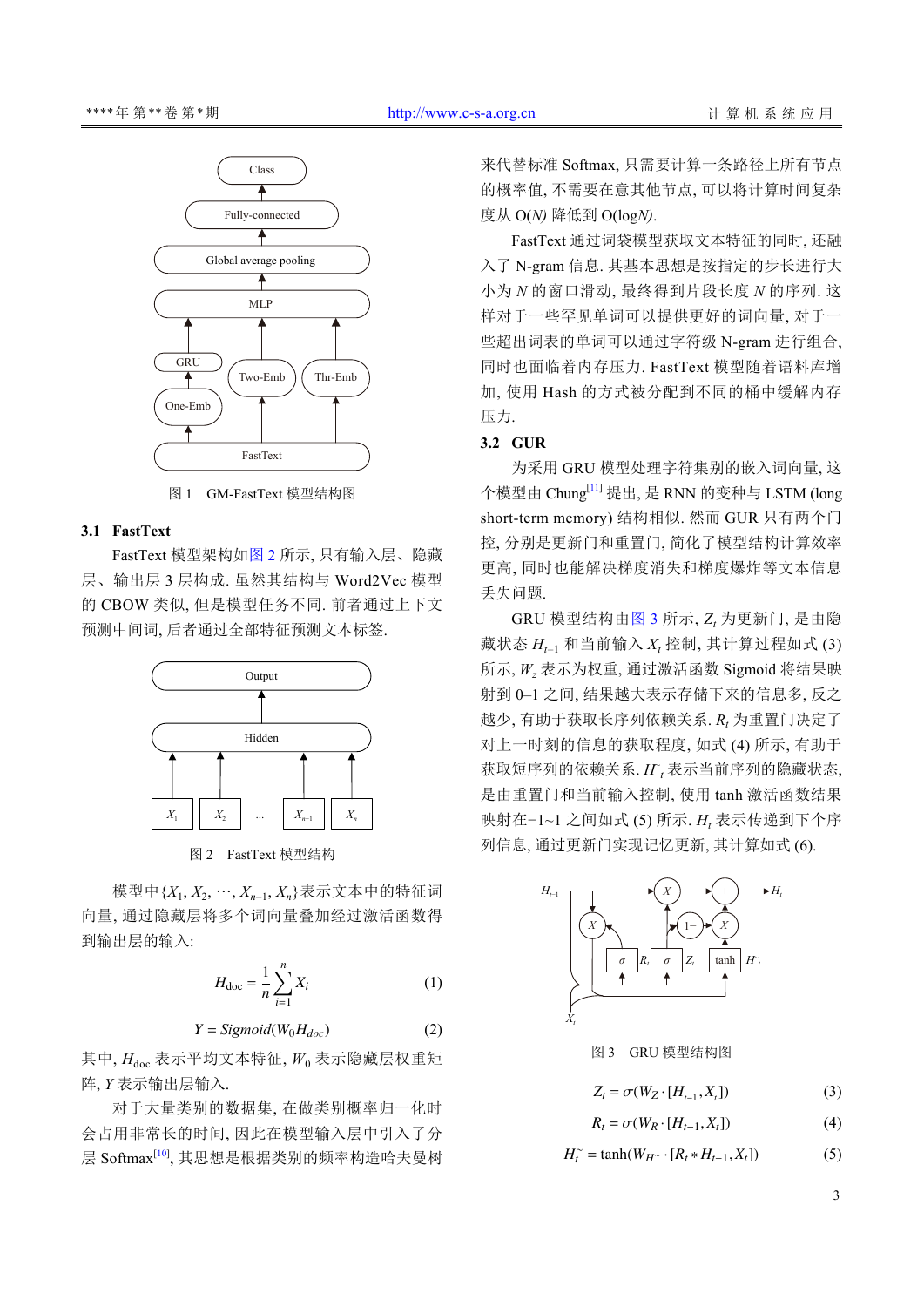$$
H_t = (1 - Z_t) * H_{t-1} + Z_t * H_t^{\sim}
$$
 (6)

## **3.3 MLP-Layer**

 为了使 3 种不同特征通道之间参数能有交互, 设 计了 MLP-Layer 层<sup>[\[12\]](#page-5-11)</sup>, 是由层归一化层 (LayerNorm)、 全联接层和一个激活层构成, 其结构如[图](#page-3-0) [4](#page-3-0) 所示. 层归 一化是为了突出特征同时保持特征稳定的分布结构, 然后再通过全联接层和激活层输入到下一层. 其计算 流程可以如式 (7), 其中 *X* 表示输入, *Y* 表示输出, *W* 表 示训练权重, *b* 表示偏置, *σ* 表示激活函数.

 $Y = \sigma(W \cdot LayerNorm(X) + b)$  (7)



<span id="page-3-0"></span>4 实验结果分析

该实验将采取多个数据集与传统的基线模型做对 比, 分析模型的性能, 实验使用 Python 3.8 版本, 采用 NVIDIA 1070 显卡作为计算平台.

# **4.1** 数据集

该实验采用短新闻标题去验证模型的效果, 由于 数据库过大, 限于计算资源, 分别从 THUCNews、 Sogo 新闻库中选取 10 个类别按每个类别 2 万条, 然后 每个类别抽取 2 000 条以 1:1 分为测试集和验证集. 由 于头条新闻库单个类别数量少, 选取了 10 个类别每个 类别只抽取 12 000 条再分别抽取出 2 000 条以 1:1 分 为测试集和验证集. 数据集的详细情况[如表](#page-3-1) [1](#page-3-1) 所示.

<span id="page-3-1"></span>

|                 | 表 1    | 数据集信息表 |            |          |
|-----------------|--------|--------|------------|----------|
| Data set        | Train  | Test   | Validation | category |
| <b>THUCNews</b> | 180000 | 10000  | 10000      | 10       |
| SogoNews        | 180000 | 10000  | 10000      | 10       |
| 头条新闻库           | 100000 | 10000  | 10000      | 10       |

#### **4.2** 实验评估指标

实验将词向量维度设置为 300, 采用 Adam 优化器 进行参数更新, 学习率设置为 0.001, 批处理设置为 128, 为防止过拟合随机失活率设置为 0.5. 文本分类常 用指标包括精确率 *P*、召回率 *R*、*F*1 以及准确率 Accuracy, 由于 *F*1 指标中已经包含了精确率 *P* 和召回 *R*, 所以选择 *F*1 和 Accuracy 作为评估指标.

为了验证 GM-FastText 模型的有效性, 主要从两 个角度进行了对比. 首先使用相同的运行参数, 且都使 用随机初始化嵌入词向量对比分析了 TextCNN、 TextRNN、DPCNN<sup>[13]</sup>、RCNN<sup>[14]</sup>、Transformer、 FastText 模型的文本分类性能. 同时为了分析 GM 结 构的特征提取优势, 将 FastText 分别与 RNN、CNN 拼 接后的模型 FastText-CNN、FastText-RNN 与 GM-FastText 模型也进行对比实验分析.

## **4.3** 实验结果分析

各模型在 3 个数据集上的 *F*1 值[如表](#page-4-0) [2–](#page-4-0)[表](#page-4-1) [4](#page-4-1) 所示. 从[表](#page-4-0) [2](#page-4-0) 中可以看出, GM-FastText 模型在 THUNews 数 据集中各分类的 *F*1 值最好. 与传统文本分类模型 TextCNN、TextRNN 相比, GM-FastText 在该数据集 上 *F*1 值提升最大类别为 Sport 和 Stock 分别为 0.04 和 0.05, 10 个类别 *F*1 值分别平均提升 0.02 和 0.019; 采用 FastText 词向量, GM-FastText 与 FastText, FastText-CNN 和 FastText-RNN 相比在该数据集上 *F*1 值提升最大类别为 Stock、Entertainment 和 Stock 分别为 0.02、0.03 和 0.03, 10 个类别 *F*1 值平均 提升 0.005, 0.015, 0.011.

从[表](#page-4-2) [3](#page-4-2) 中可以看出, 在头条新闻库数据集中除 Entertainment、Education 和 Travel 3 个类别外有 7 个 类别达到了最优值. 与传统文本分类模型 TextCNN、 TextRNN 相比, GM-FastText 在该数据集上 *F*1 值提升 最大类别为 Science 和 Word 分别为 0.03 和 0.04, 10 个类别 *F*1 值分别平均提升 0.013 和 0.015; 采用 FastText 词向量, GM-FastText 与 FastText, FastText-CNN 和 FastText-RNN 相比在该数据集上 *F*1 值提升 最大类别为 Financial、Science 和 Word 分别为 0.03、 0.03 和 0.03, 10 个类别 *F*1 值平均提升 0.008, 0.008, 0.013.

从[表](#page-4-1) [4](#page-4-1) 可以看出, 在 Sogo 新闻库数据中除 Travel 类别外其他 9 个分类能达到最好的效果. 与传统文本 分类模型 TextCNN、TextRNN 相比, GM-FastText 在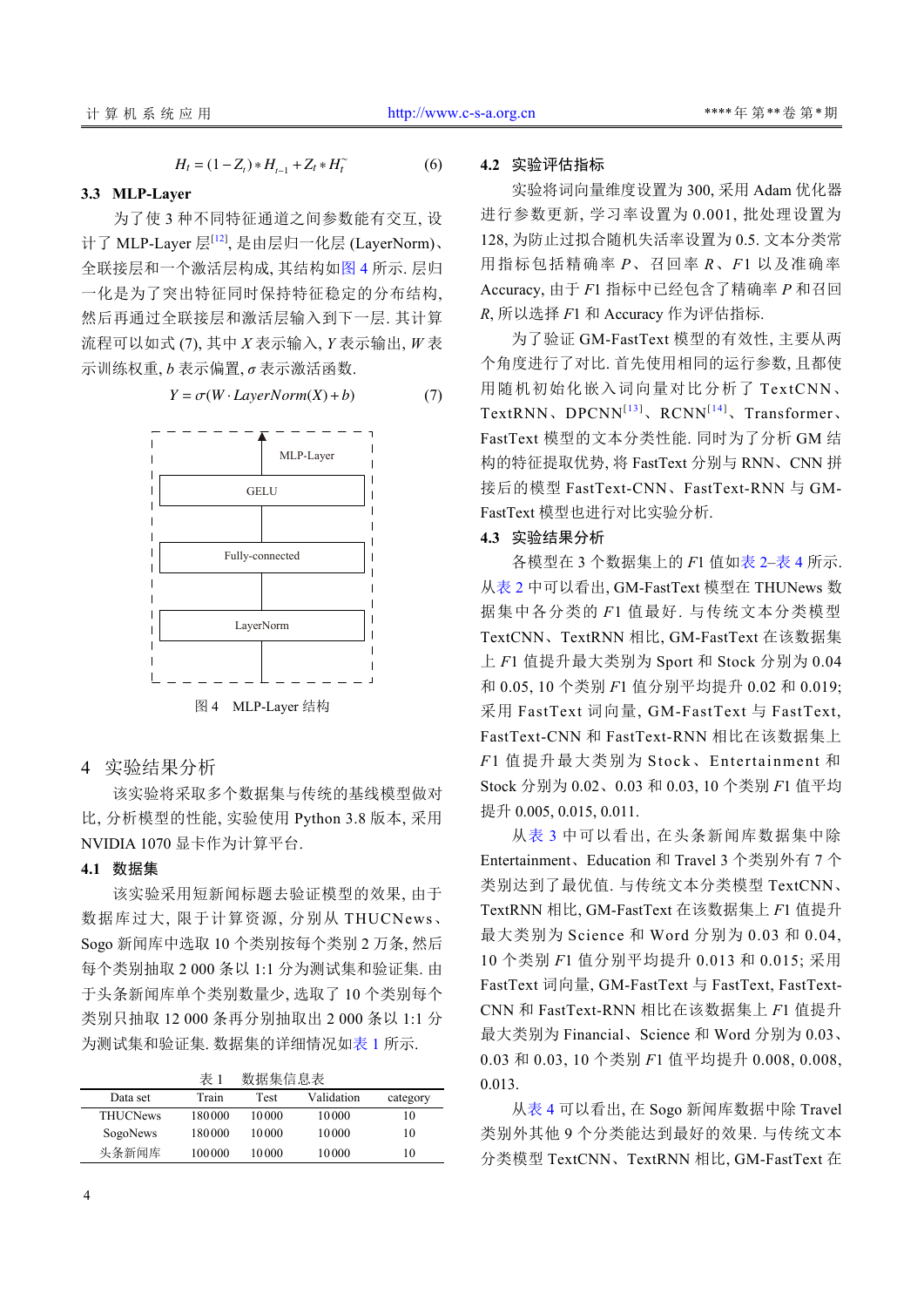该数据集上 *F*1 值提升最大类别都为 Culture 分别为 0.07 和 0.06, 10 个类别 *F*1 值分别平均提升 0.032 和 0.035 ; 采用 FastText 词向量, GM-FastText与 FastText, FastText-CNN 和 FastText-RNN 相比, 在该数据集上 *F*1 值提升最大类别为 Culture、Education 和 Science 分别为 0.02、0.05 和 0.05, 10 个类别 *F*1 值平均提升

0.005, 0.019, 0.025.

根据以上分析, GM-FastText 与传统文本分类模 型 TextCNN、TextRNN 相比, 在 3 个数据集上 *F*1 平 均提升 0.021 和 0.023; GM-FastText 相比于 FastText, FastText-CNN 和 FastText-RNN 在 3 个数据集上 10 个 类别 *F*1 平均提升 0.006, 0.014 和 0.016.

<span id="page-4-0"></span>表 2 THUNews 数据集 10 类别 *F*1 值

| Model          | Financial | Realty | <b>Stocks</b> | Education | Science | Society | Politics | <b>Sports</b> | Game | Entertainment |
|----------------|-----------|--------|---------------|-----------|---------|---------|----------|---------------|------|---------------|
| <b>TextCNN</b> | 0.90      | 0.91   | 0.85          | 0.94      | 0.85    | 0.88    | 0.87     | 0.93          | 0.90 | 0.90          |
| TextRNN        | 0.88      | 0.91   | 0.82          | 0.94      | 0.83    | 0.89    | 0.87     | 0.96          | 0.92 | 0.92          |
| <b>RCNN</b>    | 0.89      | 0.91   | 0.84          | 0.95      | 0.85    | 0.90    | 0.87     | 0.96          | 0.92 | 0.92          |
| <b>DPCNN</b>   | 0.89      | 0.91   | 0.83          | 0.94      | 0.85    | 0.90    | 0.87     | 0.96          | 0.92 | 0.92          |
| FastText       | 0.89      | 0.92   | 0.85          | 0.95      | 0.85    | 0.90    | 0.89     | 0.97          | 0.93 | 0.93          |
| Transformer    | 0.86      | 0.90   | 0.80          | 0.92      | 0.80    | 0.88    | 0.86     | 0.93          | 0.90 | 0.89          |
| FastText-CNN   | 0.89      | 0.91   | 0.84          | 0.94      | 0.86    | 0.89    | 0.88     | 0.95          | 0.92 | 0.91          |
| FastText-RNN   | 0.89      | 0.92   | 0.84          | 0.94      | 0.85    | 0.89    | 0.88     | 0.96          | 0.93 | 0.92          |
| GM-FastText    | 0.90      | 0.92   | 0.87          | 0.95      | 0.86    | 0.90    | 0.89     | 0.97          | 0.93 | 0.94          |

<span id="page-4-2"></span>表 3 头条新闻库数据集 10 个类别 *F*1 值

| Model          | Culture | Entertainment | <b>Sports</b> | Financial | Car  | Education | Science | Military | Travel | Word |
|----------------|---------|---------------|---------------|-----------|------|-----------|---------|----------|--------|------|
| <b>TextCNN</b> | 0.87    | 0.88          | 0.92          | 0.83      | 0.91 | 0.90      | 0.84    | 0.87     | 0.88   | 0.82 |
| TextRNN        | 0.87    | 0.88          | 0.91          | 0.84      | 0.90 | 0.88      | 0.85    | 0.87     | 0.86   | 0.81 |
| <b>RCNN</b>    | 0.88    | 0.88          | 0.92          | 0.84      | 0.90 | 0.89      | 0.85    | 0.88     | 0.88   | 0.83 |
| <b>DPCNN</b>   | 0.82    | 0.87          | 0.92          | 0.83      | 0.89 | 0.86      | 0.84    | 0.89     | 0.86   | 0.82 |
| FastText       | 0.87    | 0.89          | 0.92          | 0.82      | 0.91 | 0.90      | 0.86    | 0.89     | 0.88   | 0.84 |
| Transformer    | 0.82    | 0.82          | 0.88          | 0.78      | 0.87 | 0.85      | 0.81    | 0.85     | 0.79   | 0.77 |
| FastText-CNN   | 0.89    | 0.89          | 0.93          | 0.83      | 0.91 | 0.90      | 0.84    | 0.89     | 0.87   | 0.83 |
| FastText-RNN   | 0.87    | 0.87          | 0.91          | 0.84      | 0.91 | 0.90      | 0.86    | 0.87     | 0.86   | 0.82 |
| GM-FastText    | 0.89    | 0.88          | 0.93          | 0.85      | 0.91 | 0.89      | 0.87    | 0.89     | 0.86   | 0.85 |

<span id="page-4-1"></span>表 4 Sogo News 库数据集 10 个类别 *F*1 值

| Model        | Culture | Entertainment | <b>Sports</b> | Financial | Car  | Education | Science | Military | Travel | Word |
|--------------|---------|---------------|---------------|-----------|------|-----------|---------|----------|--------|------|
| TextCNN      | 0.83    | 0.80          | 0.93          | 0.96      | 0.85 | 0.89      | 0.85    | 0.96     | 0.92   | 0.93 |
| TextRNN      | 0.84    | 0.80          | 0.93          | 0.96      | 0.85 | 0.88      | 0.84    | 0.97     | 0.92   | 0.92 |
| <b>RCNN</b>  | 0.88    | 0.83          | 0.95          | 0.97      | 0.88 | 0.89      | 0.87    | 0.97     | 0.95   | 0.92 |
| <b>DPCNN</b> | 0.85    | 0.81          | 0.93          | 0.96      | 0.87 | 0.88      | 0.86    | 0.97     | 0.93   | 0.90 |
| FastText     | 0.88    | 0.83          | 0.95          | 0.98      | 0.89 | 0.91      | 0.88    | 0.98     | 0.96   | 0.95 |
| Transformer  | 0.81    | 0.79          | 0.88          | 0.96      | 0.83 | 0.86      | 0.83    | 0.96     | 0.89   | 0.89 |
| FastText-CNN | 0.88    | 0.84          | 0.94          | 0.96      | 0.87 | 0.87      | 0.86    | 0.97     | 0.93   | 0.94 |
| FastText-RNN | 0.85    | 0.82          | 0.93          | 0.96      | 0.87 | 0.88      | 0.84    | 0.97     | 0.95   | 0.93 |
| GM-FastText  | 0.90    | 0.84          | 0.95          | 0.98      | 0.89 | 0.92      | 0.89    | 0.98     | 0.95   | 0.95 |

各模型在 3 个数据集上的准确率值如[表](#page-5-14) [5](#page-5-14) 所示. [从表](#page-5-14) [5](#page-5-14) 中可以看出, GM-FastText 在不同的数据集上都 达到了最高的值. 与传统文本分类模型 TextCNN、 TextRNN 相比, GM-FastText 分别在 3 种数据集上准 确率提升了 1.74、0.95、3.2 和 1.64、1.58、3.03 个百分点; 采用 FastText 词向量, GM-FastText 与 FastText、

FastText-CNN、FastText-RNN 相比在 3 个不同的数据 集上的准确率分别提升, 0.56、0.28、0.43, 1.15、 0.41、1.62 和 1.01、1.09、2.21 个百分点.

由以上数据可得, GM-FastText 与传统文本分类模 型 TextCNN、TextRNN 相比在 3 个数据集上准确率 平均提升 1.96、2.08 个百分点; GM-FastText 相比于